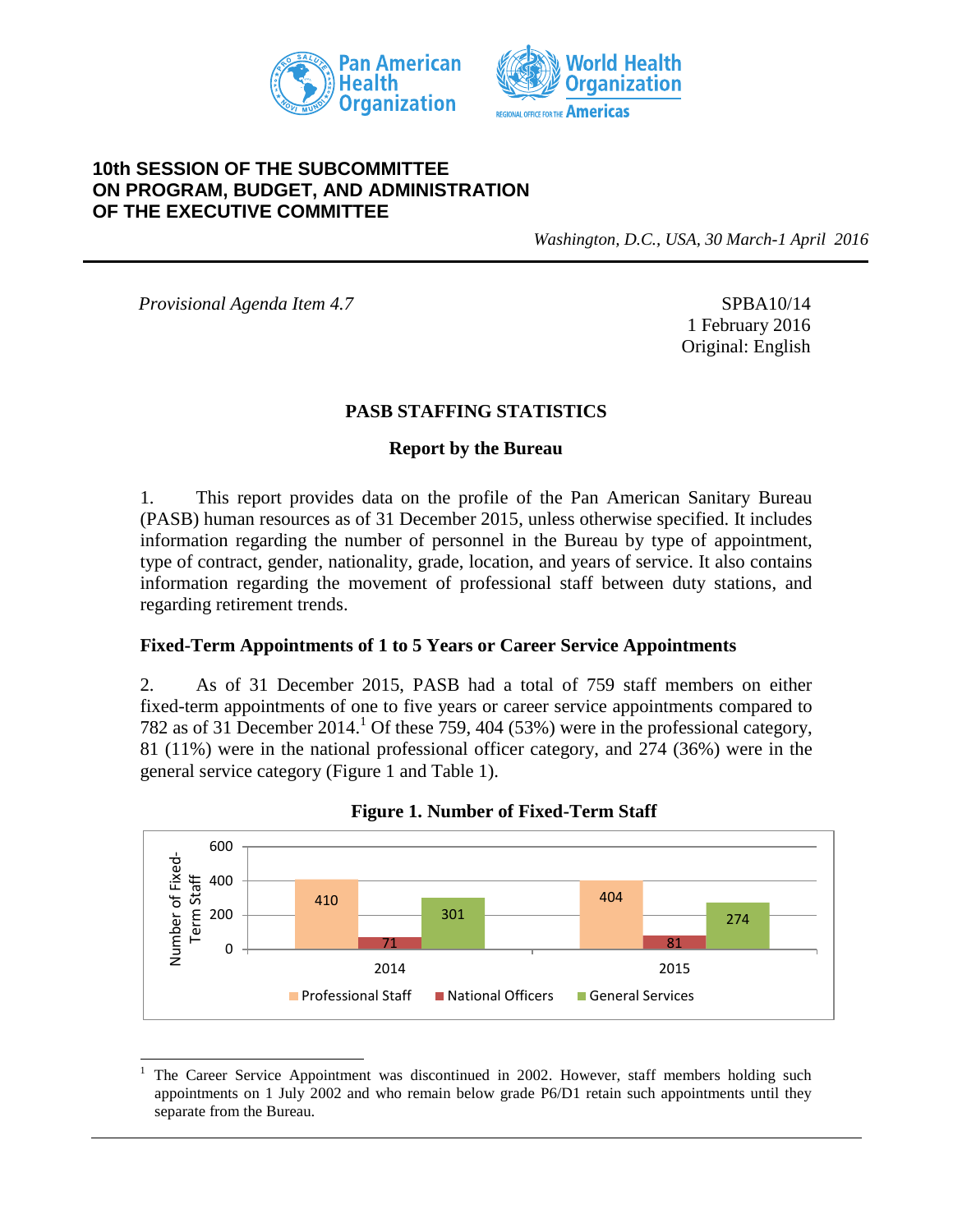| <b>Duty Station</b>             |                                   | <b>Professional</b> | <b>National</b><br><b>Officer</b> | <b>General</b><br><b>Service</b> | <b>Total</b>   |
|---------------------------------|-----------------------------------|---------------------|-----------------------------------|----------------------------------|----------------|
| Anguilla                        | The Valley                        | 0                   | 1                                 | 0                                | $\mathbf{1}$   |
| Antigua and Barbuda             | St John's                         | 0                   | 1                                 | 0                                | $\mathbf{1}$   |
| Argentina                       | <b>Buenos Aires</b>               | 4                   | 3                                 | 4                                | 11             |
| <b>Bahamas</b>                  | Nassau                            | 1                   | 1                                 | 0                                | 2              |
| <b>Barbados</b>                 | Bridgetown                        | 13                  | $\mathbf 1$                       | 6                                | 20             |
| <b>Belize</b>                   | <b>Belize City</b>                | 2                   | $\mathbf{1}$                      | $\mathbf{1}$                     | 4              |
| <b>Bolivia</b>                  | La Paz                            | 7                   | 4                                 | 5                                | 16             |
|                                 | <b>Brasilia</b>                   | 11                  | 13                                | 10                               | 34             |
| Brazil                          | Rio de Janeiro                    | 9                   | 6                                 | 6                                | 21             |
|                                 | São Paulo                         | 0                   | 1                                 | 0                                | $\mathbf 1$    |
| Chile                           | Santiago                          | 3                   | 1                                 | 3                                | 7              |
| Colombia                        | Bogota                            | 5                   | 8                                 | 5                                | 18             |
| Costa Rica                      | San José                          | 3                   | $\mathbf{1}$                      | 2                                | 6              |
| Cuba                            | Havana                            | 1                   | 0                                 | 0                                | 1              |
| Dominica                        | Roseau                            | 0                   | 1                                 | $\pmb{0}$                        | $\mathbf 1$    |
| Dominican Republic              | Santo Domingo                     | 5                   | 1                                 | 3                                | 9              |
| Ecuador                         | Quito                             | 5                   | 3                                 | 5                                | 13             |
| El Salvador                     | San Salvador                      | 5                   | 1                                 | 3                                | 9              |
| Grenada                         | St George's                       | 0                   | 1                                 | 0                                | $\mathbf 1$    |
| Guatemala                       | Guatemala City                    | 5                   | 3                                 | 6                                | 14             |
| Guyana                          | Georgetown                        | 3                   | 2                                 | 2                                | 7              |
| Haiti                           | Port-au-Prince (POD) <sup>2</sup> | 2                   | 0                                 | 0                                | $\overline{2}$ |
|                                 | Port-au-Prince (SOA) <sup>3</sup> | 4                   | $\mathbf 1$                       | 6                                | 11             |
| <b>Honduras</b>                 | Tegucigalpa                       | 4                   | $\overline{2}$                    | 4                                | 10             |
| Jamaica                         | Kingston                          | 5                   | 2                                 | $\mathbf{1}$                     | 8              |
| Mexico                          | Mexico City                       | 6                   | 2                                 | 7                                | 15             |
| Nicaragua                       | Managua                           | 5                   | 6                                 | 3                                | 14             |
| Panama                          | Panama City                       | 6                   | 1                                 | $\mathbf 1$                      | 8              |
| Paraguay                        | Asunción                          | 5                   | 0                                 | 3                                | 8              |
| Peru                            | Lima                              | 12                  | $\overline{2}$                    | 7                                | 21             |
| Saint Kitts and Nevis           | Basseterre                        | 0                   | 1                                 | 0                                | 1              |
| Saint Lucia                     | Castries                          | 0                   | 1                                 | 0                                | $\mathbf 1$    |
| Saint Vincent and the           | Kingstown                         | 0                   | 1                                 | 0                                | $\mathbf 1$    |
| Grenadines                      |                                   |                     |                                   |                                  |                |
| Suriname                        | Paramaribo                        | 3                   | 2                                 | $\mathbf{1}$                     | 6              |
| <b>Trinidad and Tobago</b>      | Port of Spain                     | $\overline{4}$      | $\mathbf 1$                       | $\overline{2}$                   | $\overline{7}$ |
| <b>United States of America</b> | Washington, D.C.                  | 257                 | 0                                 | 169                              | 426            |
| Uruguay                         | CLAP/SMR <sup>4</sup>             | 4                   | $\mathbf 1$                       | $\overline{2}$                   | 7              |
|                                 | Montevideo                        | 1                   | $\overline{c}$                    | 3                                | 6              |
| Venezuela                       | Caracas                           | 4                   | $\overline{2}$                    | 4                                | 10             |
| <b>Total</b>                    |                                   | 404                 | 81                                | 274                              | 759            |

# **Table 1. Fixed-Term Staff by Duty Station and Category**

<sup>&</sup>lt;sup>2</sup> Place of Duty<br>
<sup>3</sup> Special Operations Approach<br>
<sup>4</sup> Latin American Center for Perinatology, Women and Reproductive Health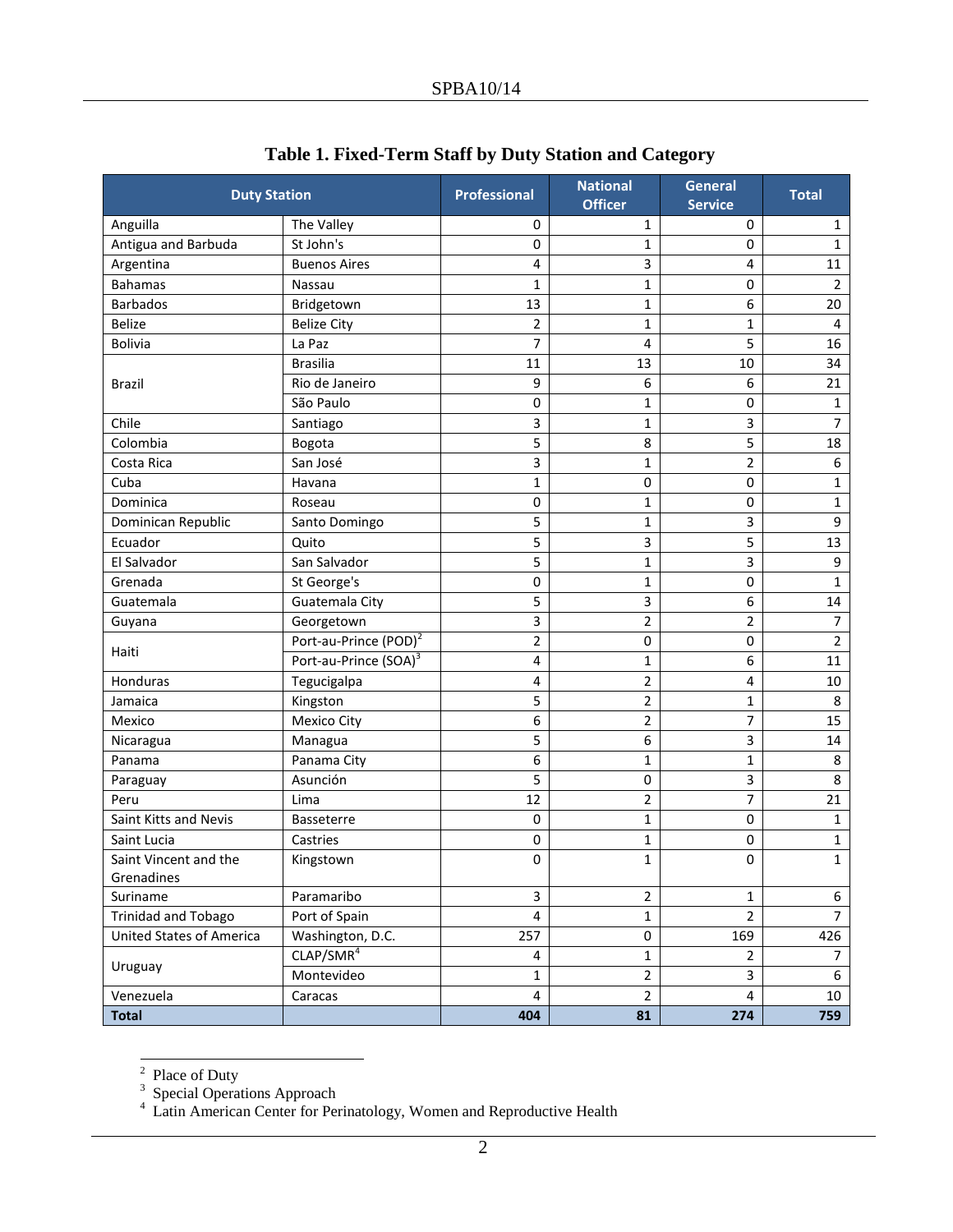#### *Gender Distribution*

3. Overall, PASB has reached gender equity in the professional and higher categories (51% female/49% male). In Headquarters, the percentage of professional women held steady with 2014 at 54%. This was also true in PAHO/WHO Representative (PWR) Offices and Centers, where the percentage of women in these categories remained at 47% (Figure 2).



#### **Figure 2. Gender Distribution of Fixed-Term Professionals by Organization Location**

4. Women occupy approximately 51% of the 485 professional and national professional officer posts within the Organization. This remains the same as in 2014. Women hold the majority of posts at the P.1/NOA grade level (65% of 20 posts), P.2/NOB level (58% of 72 posts), and P.3/NOC level (58% of 95 posts).<sup>5</sup> Men continue to occupy the majority of posts at the P.4/NOD level (53% of 212 posts), P.5 level (59% of 51 posts), and D.1 level (69% of 16 posts). However, women hold the majority of posts at the P.6 level (57% of 16 posts). Two of the three ungraded (UG) posts in PASB are occupied by women. Of the 26 PAHO/WHO Representatives in the countries, PASB has now reached gender equity, 50% (13) male and 50% (13) female (Table 2).

<sup>5</sup> <sup>5</sup> Acronyms used in this document are as follows: P: Professional staff; NO: National Professional Officer; D: Director level (e.g. Director of Administration, Department Director); UG: Director, Deputy Director, and Assistant Director.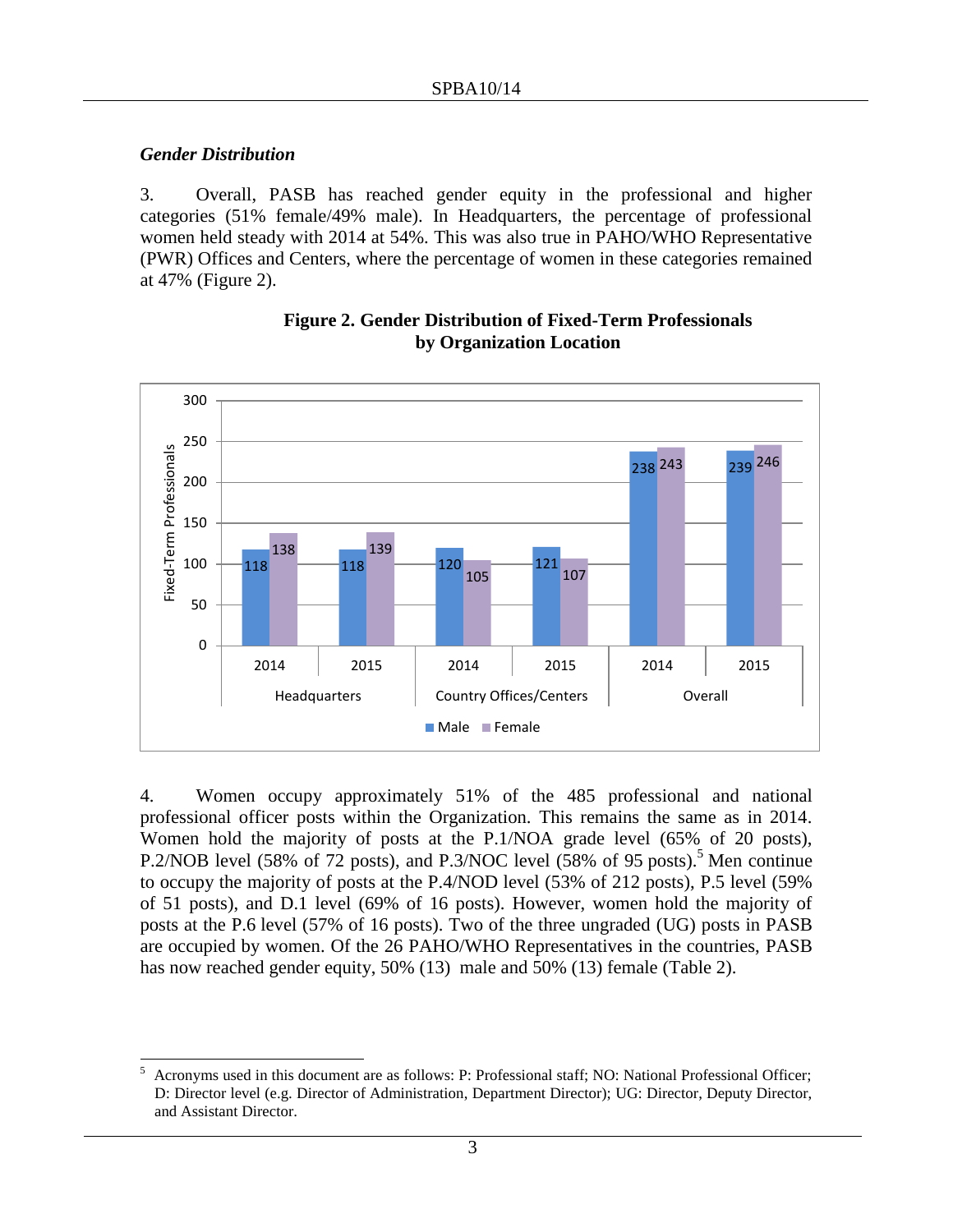|                |                |      | <b>Headquarters</b> |      |             |     | <b>Country Offices/Centers</b>  |     |   |                |      | <b>ALL</b> |      |
|----------------|----------------|------|---------------------|------|-------------|-----|---------------------------------|-----|---|----------------|------|------------|------|
| Grade          | <b>Male</b>    | %    | Female              | %    | <b>Male</b> | %   | <b>Female</b>                   | %   |   | <b>Male</b>    | %    | Female     | %    |
| <b>UG01</b>    |                |      | 1                   | 100% |             |     |                                 |     |   | 0              |      | 1          | 100% |
| <b>UG02</b>    |                |      | $\mathbf{1}$        | 100% |             |     |                                 |     |   | 0              |      | 1          | 100% |
| <b>UG03</b>    | 1              | 100% |                     |      |             |     |                                 |     |   | 1              | 100% |            |      |
| <b>D02</b>     | $\overline{2}$ | 100% |                     |      |             |     |                                 |     |   | $\overline{2}$ | 100% |            |      |
| <b>D01</b>     | 10             | 77%  | 3                   | 23%  | 1           | 33% | $\overline{2}$                  | 67% |   | 11             | 69%  | 5          | 31%  |
| <b>P06</b>     | $\mathbf{1}$   | 50%  | $\mathbf{1}$        | 50%  | 5           | 42% | $\overline{7}$                  | 58% |   | 6              | 43%  | 8          | 57%  |
| <b>P05</b>     | 18             | 56%  | 14                  | 44%  | 12          | 63% | $\overline{7}$                  | 37% |   | 30             | 59%  | 21         | 41%  |
| P04/NOD        | 46             | 45%  | 57                  | 55%  | 66          | 61% | 43                              | 39% |   | 112            | 53%  | 100        | 47%  |
| P03/NOC        | 26             | 43%  | 35                  | 57%  | 14          | 41% | 20                              | 59% |   | 40             | 42%  | 55         | 58%  |
| <b>P02/NOB</b> | 14             | 36%  | 25                  | 64%  | 16          | 48% | 17                              | 52% |   | 30             | 42%  | 42         | 58%  |
| <b>P01/NOA</b> |                |      | $\overline{2}$      | 100% | 7           | 39% | 11                              | 61% |   | 7              | 35%  | 13         | 65%  |
| <b>TOTAL</b>   | 118            | 46%  | 139                 | 54%  | 121         | 53% | 107                             | 47% |   | 239            | 49%  | 246        | 51%  |
|                |                |      |                     |      |             |     |                                 |     |   |                |      |            |      |
|                |                |      |                     |      |             |     | <b>PAHO/WHO REPRESENTATIVES</b> |     |   |                |      |            |      |
|                |                |      |                     |      |             |     | (P05-P06/D01)                   |     |   |                |      |            |      |
|                |                |      |                     |      | <b>Male</b> | %   | Female                          |     | % |                |      |            |      |
|                |                |      |                     |      | 13          | 50% | 13                              |     |   |                |      |            |      |

# **Table 2. Professional Staff Distribution by Grade and Gender**

5. As of 31 December 2015, 38 professionals and national professional officers were appointed to fixed-term positions in PASB: 25 (66%) were men and 13 (34%) were women (Figure 3). This number includes conversions from temporary to fixed-term appointments.

**Figure 3. Gender Distribution of Fixed-Term Professional Staff Appointments**

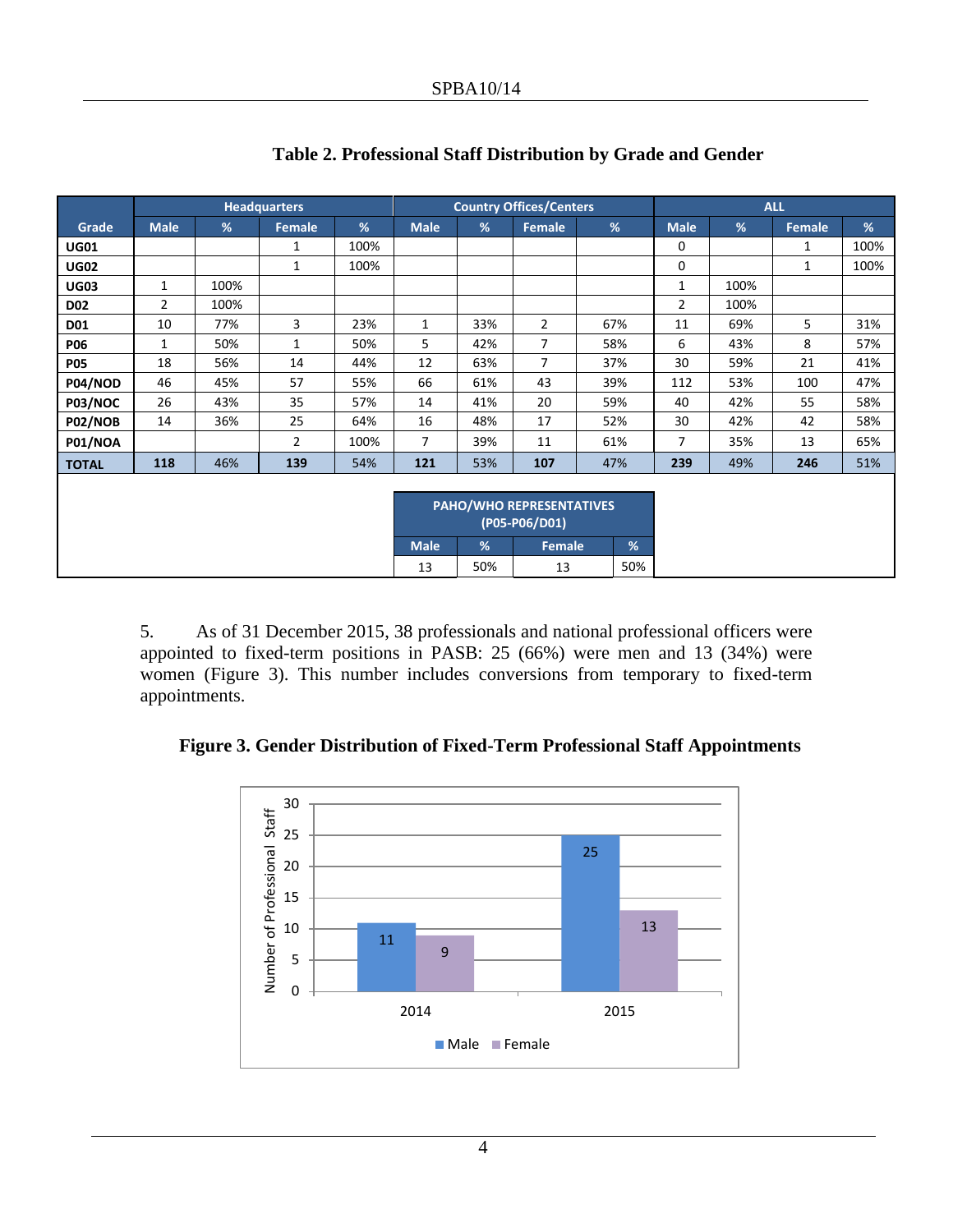6. The data in Figure 3 show an increase in the number of appointments at the professional level over 2014 as a result of the completion of the 2014-2015 Biennial Work Plans (BWP), which allowed for entity HR plans to be approved and implemented.

#### *Distribution of Professional Staff by Nationality*

7. Table 3 provides consolidated information, as of 31 December 2015, regarding the distribution of professional and national professional officer fixed-term staff in PASB by nationality.

| <b>Nationality</b> | <b>Total</b>   | <b>Nationality</b>       | <b>Total</b>   |
|--------------------|----------------|--------------------------|----------------|
| Argentina          | 29             | <b>Equatorial Guinea</b> | 1              |
| Austria            | 1              | France                   | 9              |
| <b>Bahamas</b>     | $\mathbf{1}$   | Ghana                    | $\overline{1}$ |
| <b>Barbados</b>    | 3              | Grenada                  | $\overline{1}$ |
| Belgium            | $\overline{2}$ | Guatemala                | 14             |
| <b>Belize</b>      | 8              | Guinea                   | $\overline{1}$ |
| <b>Bolivia</b>     | 8              | Guyana                   | 3              |
| <b>Brazil</b>      | 55             | Haiti                    | $\overline{2}$ |
| Canada             | 9              | Honduras                 | 6              |
| Chile              | 11             | Ireland                  | $\overline{1}$ |
| Colombia           | 40             | Italy                    | 10             |
| Costa Rica         | 8              | Jamaica                  | 8              |
| Cuba               | 9              | Japan                    | $\overline{1}$ |
| Denmark            | $\overline{2}$ | Malta                    | $\overline{1}$ |
| Dominica           | $\overline{2}$ | Mexico                   | 16             |
| Dominican Republic | 6              | Myanmar                  | 1              |
| Ecuador            | 15             | Netherlands              | 6              |
| Egypt              | 1              | Nicaragua                | 12             |
| El Salvador        | 11             | Panama                   | 8              |
|                    |                |                          |                |

| <b>Nationality</b>       | <b>Total</b>   |
|--------------------------|----------------|
| <b>Equatorial Guinea</b> | 1              |
| France                   | 9              |
| Ghana                    | 1              |
| Grenada                  | 1              |
| Guatemala                | 14             |
| Guinea                   | 1              |
| Guyana                   | 3              |
| Haiti                    | $\overline{2}$ |
| Honduras                 | 6              |
| Ireland                  | 1              |
| Italy                    | 10             |
| Jamaica                  | 8              |
| Japan                    | 1              |
| Malta                    | 1              |
| Mexico                   | 16             |
| Myanmar                  | 1              |
| Netherlands              | 6              |
| Nicaragua                | 12             |
| Panama                   | 8              |
|                          |                |

| <b>Nationality</b> | <b>Total</b> | <b>Nationality</b>       | <b>Total</b> | <b>Nationality</b>               | <b>Total</b> |
|--------------------|--------------|--------------------------|--------------|----------------------------------|--------------|
| Argentina          | 29           | <b>Equatorial Guinea</b> | 1            | Paraguay                         | 4            |
| Austria            | 1            | France                   | 9            | Peru                             | 22           |
| <b>Bahamas</b>     | 1            | Ghana                    | 1            | Philippines                      | 3            |
| <b>Barbados</b>    | 3            | Grenada                  | 1            | Rwanda                           | 1            |
| Belgium            | 2            | Guatemala                | 14           | Saint Vincent and the Grenadines | 4            |
| Belize             | 8            | Guinea<br>1<br>Senegal   |              | 1                                |              |
| <b>Bolivia</b>     | 8            | Guyana                   | 3            | Serbia                           | 1            |
| Brazil             | 55           | Haiti                    | 2            | Spain                            | 30           |
| Canada             | 9            | <b>Honduras</b>          | 6            | Suriname                         | 3            |
| Chile              | 11           | Ireland                  | 1            | Trinidad and Tobago              | 6            |
| Colombia           | 40           | Italy                    | 10           | United Kingdom                   | 8            |
| Costa Rica         | 8            | Jamaica                  | 8            | <b>United States of America</b>  | 61           |
| Cuba               | 9            | Japan                    | 1            | Uruguay                          | 9            |
| Denmark            | 2            | Malta                    | 1            | Uzbekistan                       | 1            |
| Dominica           | 2            | Mexico                   | 16           | Venezuela                        | 8            |
| Dominican Republic | 6            | Myanmar                  | 1            | <b>Total</b>                     | 485          |
|                    |              |                          |              |                                  |              |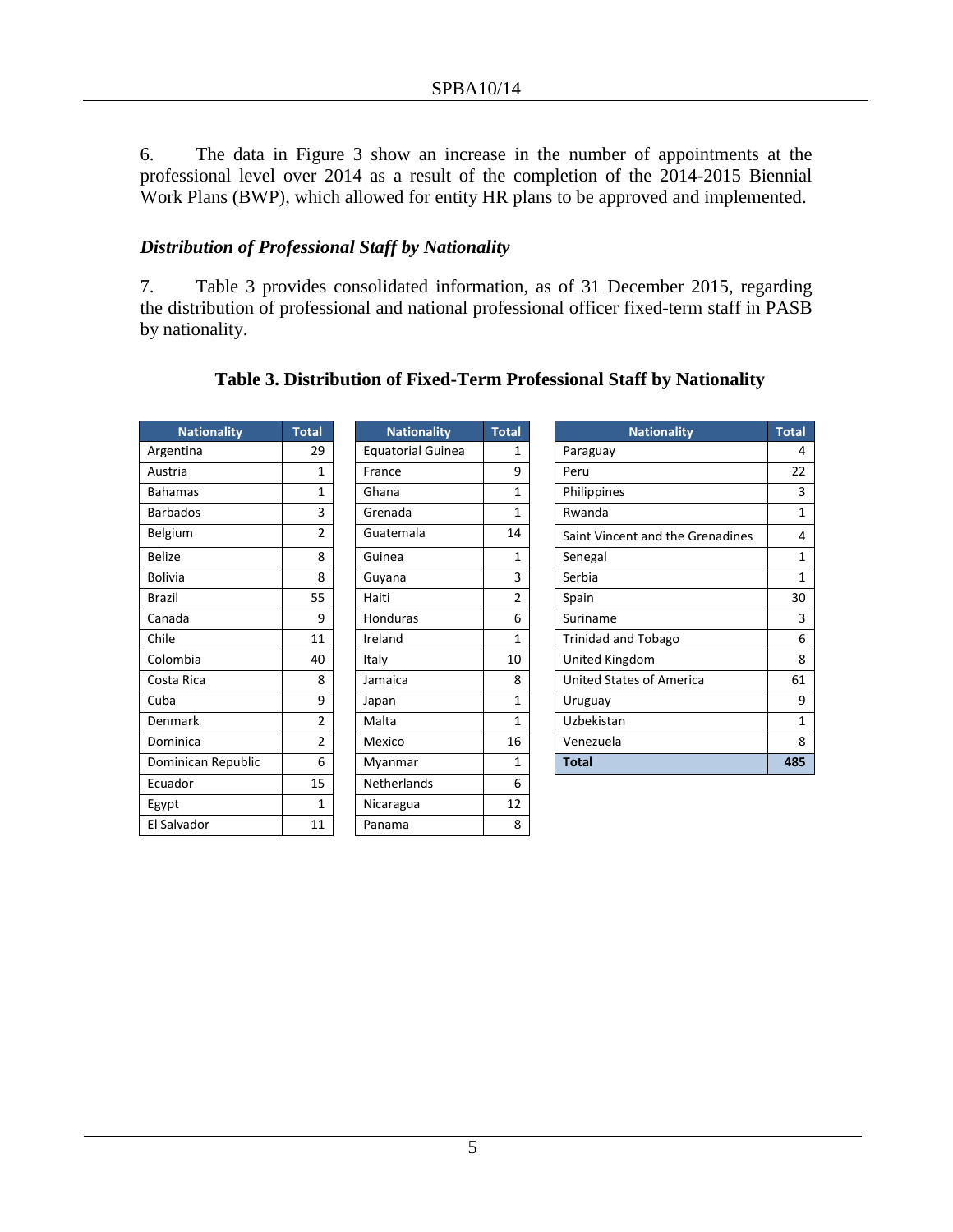#### *Professional Staff Mobility*

8. PASB closely monitors its professional staff, especially in PWR Offices, to ensure rotation after five years at the same duty station. In 2015, 24 professional staff reassignments occurred. Eighteen (75%) of these reassignments involved the movement of staff between PWR Offices and Centers; two (8%) involved the movement of staff from Headquarters to PWR Offices or Centers, and four (17%) involved the movement of staff from PWR Offices or Centers to Headquarters (Figure 4).



**Figure 4. Professional Staff Reassignments and Transfers, 2014-2015**

9. In addition to these reassignments, there were nine inter-agency transfers in 2015. Three were appointments to PAHO by way of transfer from WHO. Five were transfers from PAHO to WHO and one to another UN agency.

#### **Temporary Staff**

10. As of 31 December 2015, PASB had a total of 96 staff members in temporary appointments. Of those, 59 (62%) were in the professional category and 37 (38%) in the general service category (Figure 5). Table 4 shows the breakdown of temporary staff by duty station and category.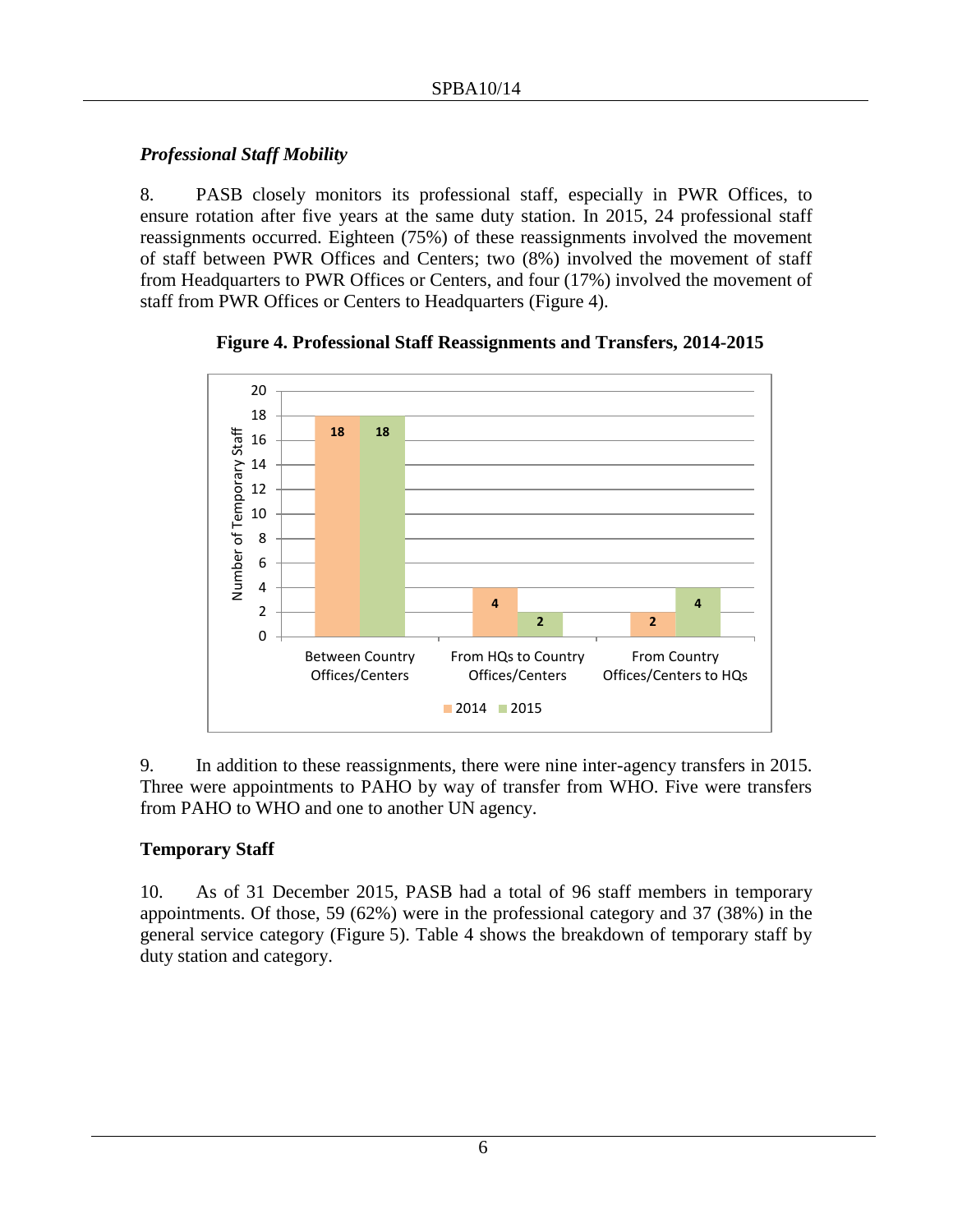

**Figure 5. Number of Temporary Staff**

**Table 4. Temporary Staff by Duty Station and Category**

| <b>Duty Station</b>      |                  | <b>Professional</b>      | General<br><b>Services</b> | <b>Total</b>   |
|--------------------------|------------------|--------------------------|----------------------------|----------------|
| <b>Bahamas</b>           | Nassau           | 1                        |                            |                |
| <b>Barbados</b>          | Bridgetown       | $\overline{2}$           | 1                          | 3              |
| <b>Bolivia</b>           | La Paz           | 1                        |                            |                |
| Brazil                   | São Paulo        | $\mathbf{1}$             |                            |                |
| Chile                    | Santiago         |                          | 3                          | 3              |
| Haiti                    | Port-au-Prince   |                          |                            |                |
|                          | (POD)            | 4                        |                            | 4              |
| Panama                   | Panama City      | $\overline{\phantom{a}}$ |                            | $\mathfrak{p}$ |
| Paraguay                 | Asunción         | $\mathbf{1}$             |                            |                |
| Suriname                 | Paramaribo       | 1                        |                            | 1              |
| United States of America | Washington, D.C. | 46                       | 28                         | 74             |
| Venezuela                | Caracas          |                          | 5                          | 5              |
| <b>Grand Total</b>       |                  | 59                       | 37                         | 96             |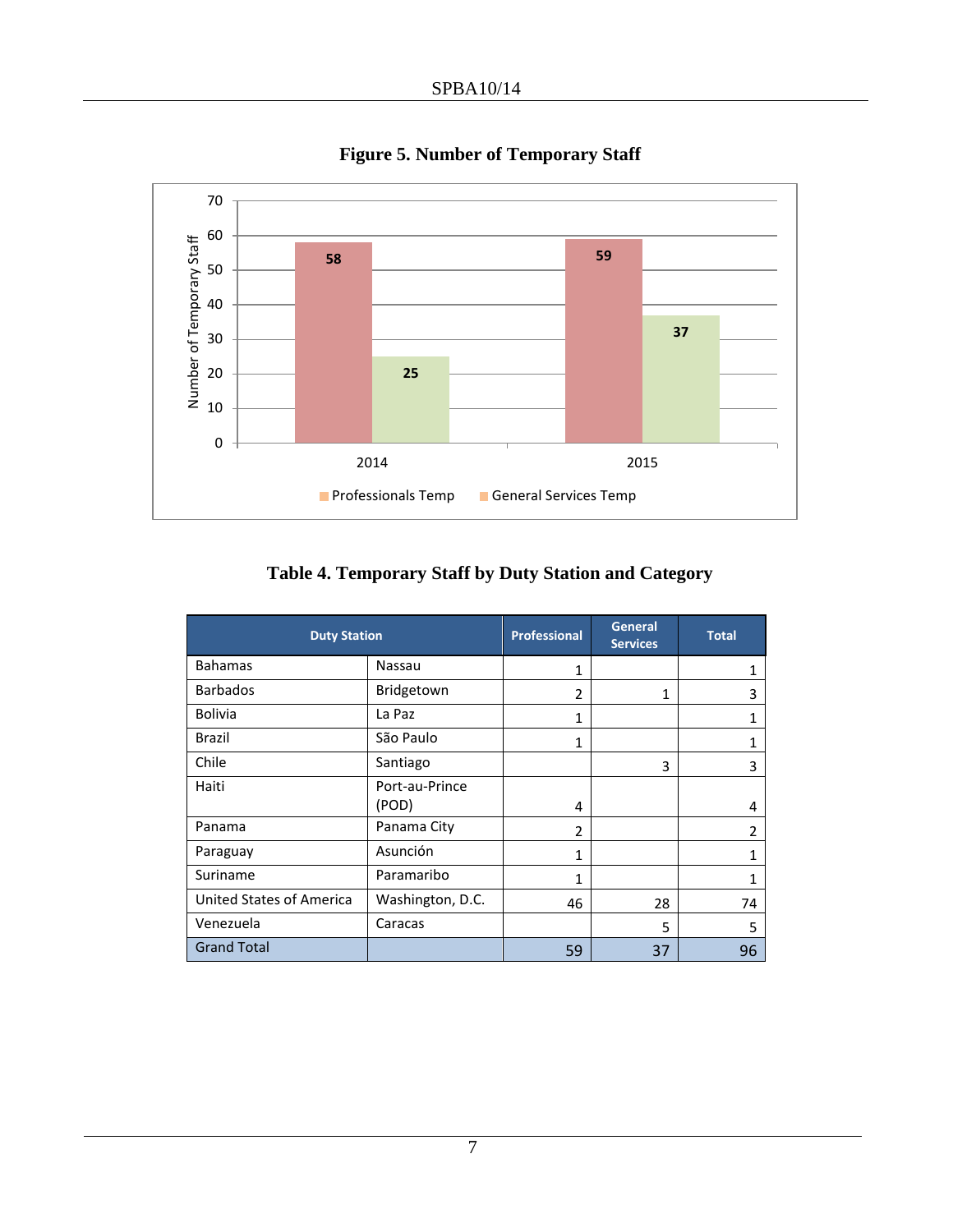#### *Gender Distribution*

11. In PASB overall, women represent 61% of professionals in the temporary staff category. This is up from 52% in 2014. As in 2014, women are in the majority at all levels except for the P.4 and P.5 levels (Figure 6 and Table 5).

12. In Headquarters, women hold 65% of temporary appointments. In PWR Offices and Centers, men hold 54% as compared to 76% in 2014 (Table 5).



#### **Figure 6. Gender Distribution of Professional Temporary Staff by Organizational Location as of 31 December 2015**

#### **Table 5. Temporary Staff by Grade, Gender, and Percentage**

|                               |              |      | <b>Headquarters</b> |     |                |      | <b>Country Offices/Centers</b> |      | <b>ALL</b>   |      |               |     |
|-------------------------------|--------------|------|---------------------|-----|----------------|------|--------------------------------|------|--------------|------|---------------|-----|
| Grade                         | <b>Male</b>  | %    | Female              | %   | <b>Male</b>    | %    | <b>Female</b>                  | %    | <b>Male</b>  | %    | <b>Female</b> | %   |
| $P-1$                         | 4            | 36%  | 7                   | 64% |                |      | 1                              | 100% | 4            | 33%  | 8             | 67% |
| $P-2$                         | 7            | 39%  | 11                  | 61% | $\mathbf{1}$   | 100% |                                |      | 8            | 42%  | 11            | 58% |
| $P-3$                         | 1            | 10%  | 9                   | 90% | $\overline{2}$ | 100% |                                |      | 3            | 25%  | 9             | 75% |
| $P-4$                         | 3            | 50%  | 3                   | 50% | 3              | 60%  | $\overline{2}$                 | 40%  | 6            | 55%  | 5             | 45% |
| $P-5$                         |              |      |                     |     | 1              | 100% |                                |      | 1            | 100% |               |     |
| On<br>detail /<br>no<br>grade | $\mathbf{1}$ | 100% |                     |     |                |      | 3                              | 100% | $\mathbf{1}$ | 50%  | 3             | 50% |
| <b>TOTAL</b>                  | 16           | 35%  | 30                  | 65% | $\overline{7}$ | 54%  | 6                              | 46%  | 23           | 39%  | 36            | 61% |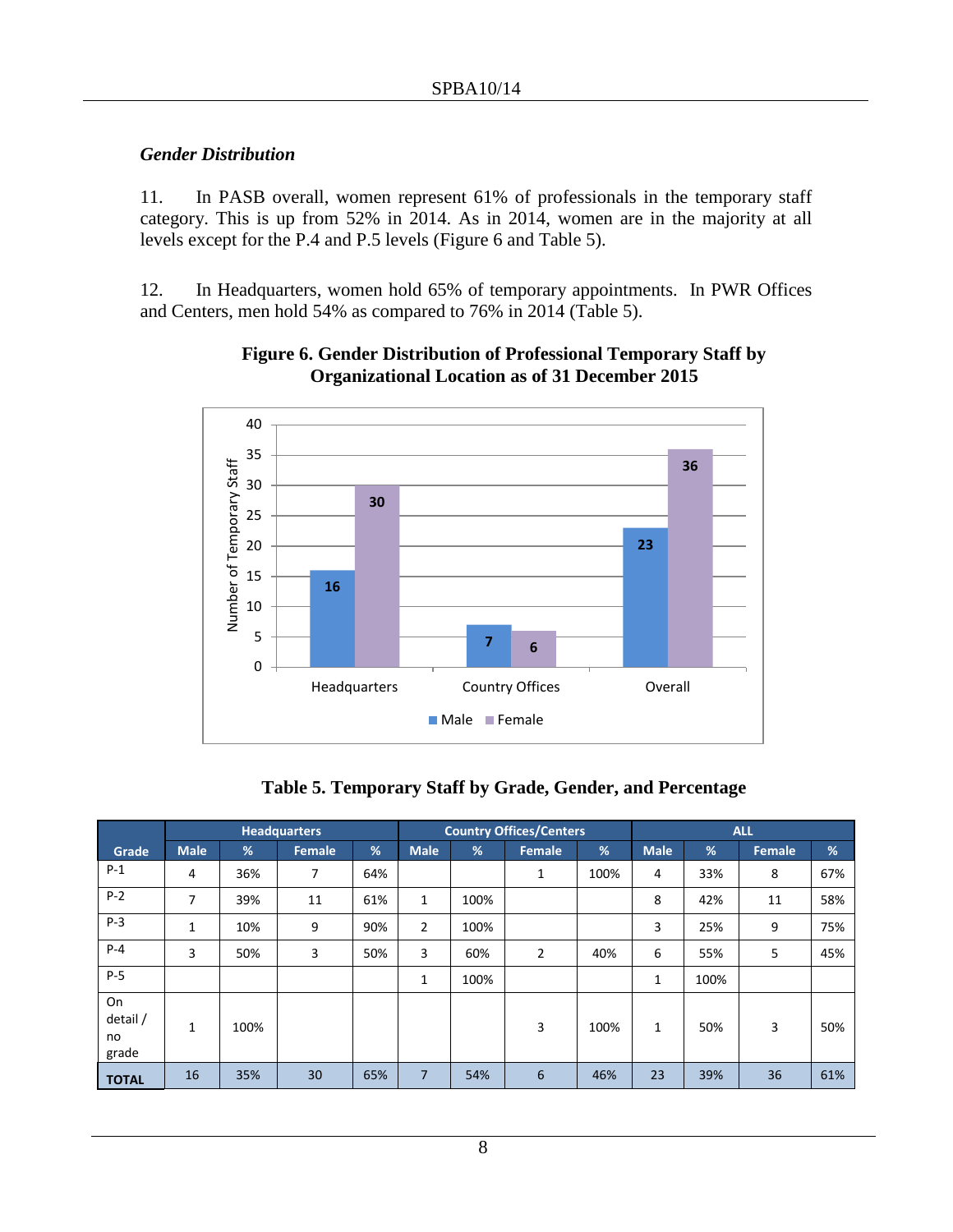13. During 2015, 46 professionals were appointed to temporary positions in PASB; 19 (41%) were men and 27 (59%) were women. The percentage of women appointed in this category is up from 49% in 2014 (Figure 7).



**Figure 7. Gender Distribution of Professional Temporary Staff Appointments in 2015**

#### *Distribution of Temporary Staff by Nationality*

14. Table 6 provides consolidated information, as of 31 December 2015, regarding the distribution of professional temporary staff in PASB by nationality.

| <b>Nationality</b> | <b>Total</b>   | <b>Nationality</b>       | <b>Total</b>   |
|--------------------|----------------|--------------------------|----------------|
| Argentina          | 2              | Italy                    | 1              |
| <b>Bolivia</b>     | 1              | Mexico                   | $\mathbf{1}$   |
| Brazil             | 1              | Netherlands              | $\mathbf{1}$   |
| Canada             | 1              | Nicaragua                | 1              |
| Chile              | $\mathbf{1}$   | Norway                   | $\mathbf{1}$   |
| Colombia           | 3              | Peru                     | 4              |
| Croatia            | $\mathbf{1}$   | Senegal                  | 1              |
| Cuba               | 1              | Spain                    | 4              |
| Dominican Republic | 1              | Suriname                 | 1              |
| Ecuador            | 1              | Sweden                   | $\mathbf{1}$   |
| El Salvador        | $\mathbf{1}$   | Switzerland              | $\mathbf{1}$   |
| Finland            | $\mathbf{1}$   | United States of America | 22             |
| France             | $\overline{2}$ | (Unavailable)            | $\overline{2}$ |
| India              | 1              | <b>Total</b>             | 59             |
|                    |                |                          |                |

|  | Table 6. Distribution of Temporary Professional Staff by Nationality |  |  |  |
|--|----------------------------------------------------------------------|--|--|--|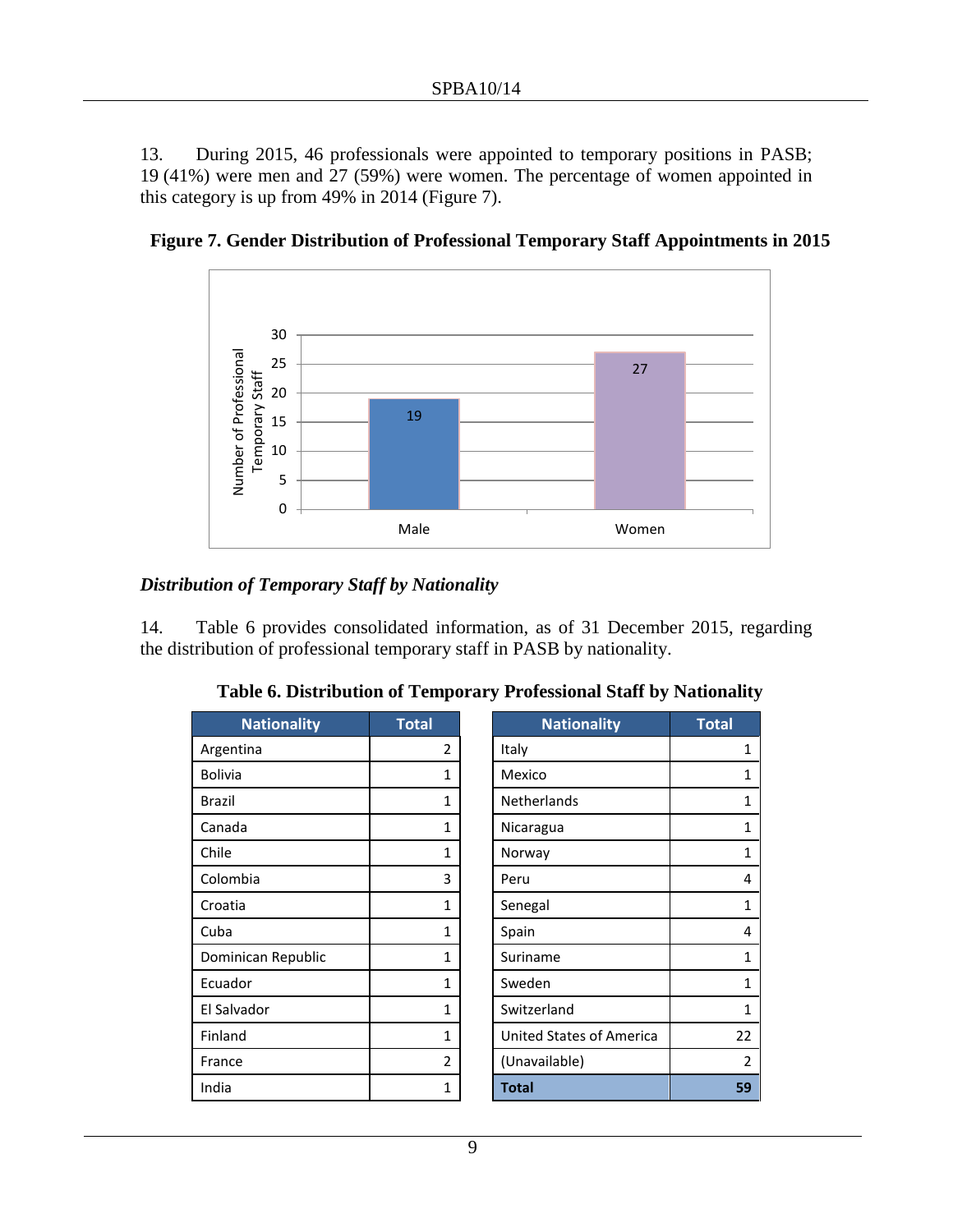#### **Non-UN Staff Contractual Mechanisms**

15. In 2015, PASB had 1,183 individuals working under a number of non-UN staff contractual mechanisms in PWR Offices and Centers. The PWR Offices employed 275 agency personnel (AGNF), 250 ministry support and professional staff (MING/MINP) seconded to PAHO, 96 PASB local employees National Staff/National Staff Non Post (NATP/NATN), 192 national consultants (NPC), 221 international consultants (IPC), and 117 employed by others (EO) (Figure 8 and Table 7). The majority of non-UN staff contracts are used in the countries; however, Headquarters also has individuals in the "employed by others" and "agency" (AGNH) categories.



#### **Figure 8. Number of Non-UN Staff, 2015**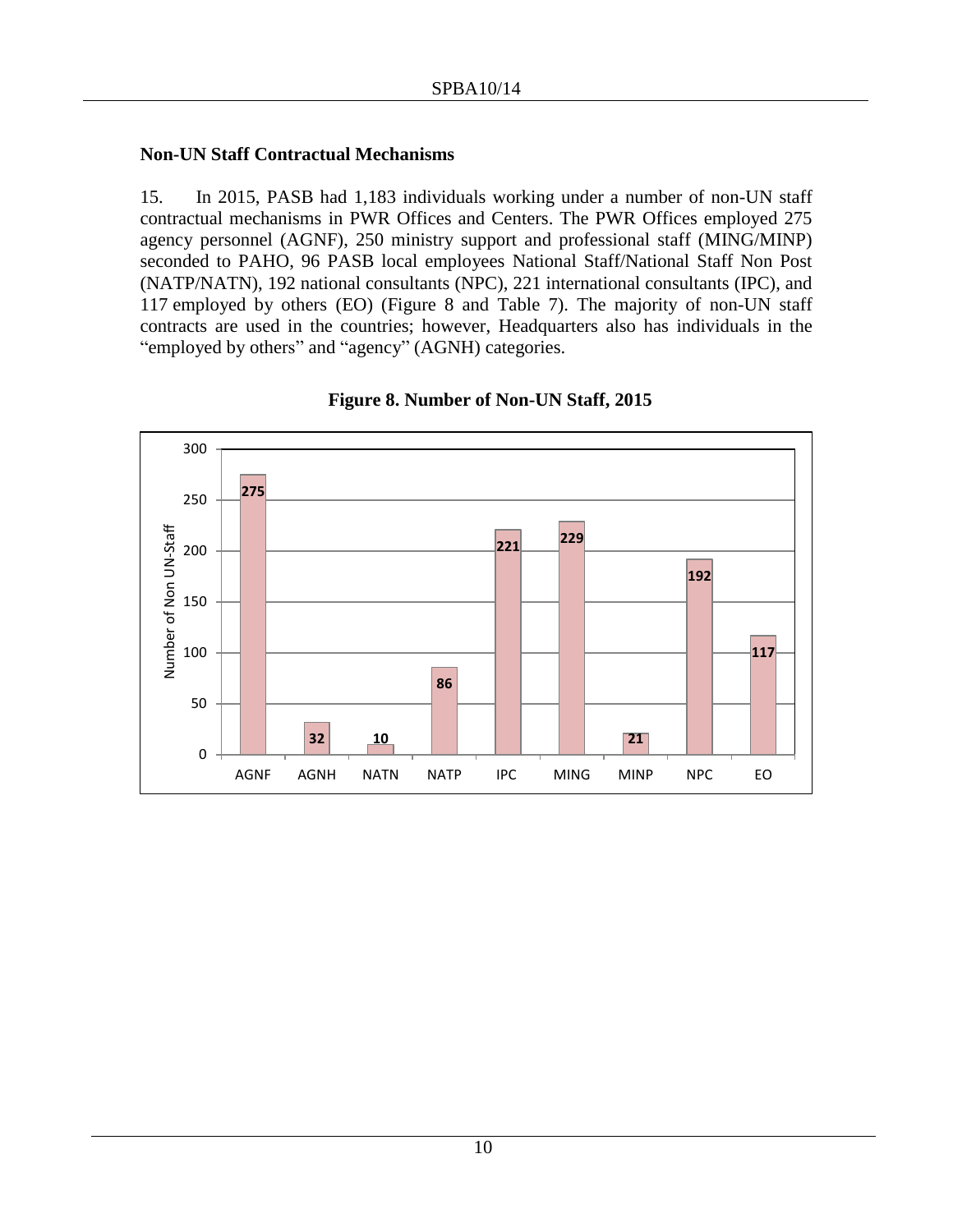| <b>Duty Station</b>              |                         | <b>AGNF</b>    | <b>AGNH</b> | <b>CLTN</b>    | <b>CLTP</b> | <b>IPC</b>     | <b>MING</b>    | <b>MINP</b>    | <b>NPC</b>     | EO             | Count                   |
|----------------------------------|-------------------------|----------------|-------------|----------------|-------------|----------------|----------------|----------------|----------------|----------------|-------------------------|
| <b>Antigua and Barbuda</b>       | St John's               |                |             |                |             |                | $\mathbf{1}$   |                |                |                | 1                       |
| Argentina                        | <b>Buenos Aires</b>     | 10             |             |                |             | 5              |                | $\overline{2}$ | 5              |                | 22                      |
| <b>Bahamas</b>                   | Nassau                  |                |             |                |             |                | 6              |                | $\overline{2}$ |                | 8                       |
| <b>Barbados</b>                  | Bridgetown              |                |             |                | 5           | 5              | 10             |                |                |                | 20                      |
| <b>Belize</b>                    | <b>Belize City</b>      |                |             |                |             |                | 6              |                | $\overline{2}$ | $\overline{2}$ | 10                      |
| <b>Bolivia</b>                   | La Paz                  |                |             |                |             | 4              | 9              |                | 9              |                | 22                      |
| <b>Brazil</b>                    | <b>Brasilia</b>         | 73             |             | $1\,$          | 8           | 28             |                |                | 36             |                | 146                     |
|                                  | Rio de Janeiro          |                |             | $\overline{7}$ | 64          | $\overline{2}$ |                |                | 8              |                | 81                      |
|                                  | São Paulo               |                |             |                |             | $\mathbf{1}$   |                | $\mathbf{1}$   | $\mathbf{1}$   | 52             | 55                      |
| Chile                            | Santiago                |                |             |                |             | $\overline{2}$ | 4              |                | $\overline{2}$ |                | 8                       |
| Colombia                         | Bogota                  | 27             |             |                |             |                |                |                | 14             |                | 41                      |
| Costa Rica                       | San José                | 4              |             |                |             | $\overline{2}$ | $\overline{7}$ |                | $\overline{2}$ |                | 15                      |
| Cuba                             | Havana                  |                |             |                |             |                | 24             | 8              |                |                | 32                      |
| <b>Dominica</b>                  | Roseau                  |                |             |                |             | $\overline{2}$ | $\mathbf{1}$   |                |                |                | $\overline{\mathbf{3}}$ |
| <b>Dominican Republic</b>        | Santo Domingo           |                |             |                |             |                | 23             |                | 4              |                | 27                      |
| <b>Ecuador</b>                   | Guayaquil               | $\mathbf 1$    |             |                |             |                |                |                |                |                | $\mathbf{1}$            |
|                                  | Quito                   | 8              |             |                |             | 2              | 5              | $\mathbf{1}$   | 3              |                | 19                      |
| <b>El Salvador</b>               | San Salvador            | 8              |             |                |             | $\mathbf 1$    | 11             |                | 5              |                | 25                      |
| Grenada                          | St George's             |                |             |                |             |                | $\mathbf 1$    |                |                |                | $\mathbf{1}$            |
| Guatemala                        | Guatemala City          | 18             |             |                |             | $\mathbf 1$    | 13             |                | 23             | 3              | 58                      |
| Guyana                           | Georgetown              |                |             |                |             | 3              | 16             |                | 5              |                | 24                      |
| Haiti                            | Port-au-Prince<br>(POD) | 20             |             |                |             | 9              |                |                | 13             |                | 42                      |
|                                  | Port-au-Prince<br>(SOA) | 57             |             |                |             | $\mathbf{1}$   | $\overline{2}$ |                |                |                | 60                      |
| <b>Honduras</b>                  | Tegucigalpa             | $\overline{7}$ |             |                |             | $\mathbf 1$    | 17             | $\mathbf{1}$   | 10             |                | 36                      |
| Jamaica                          | Kingston                |                |             |                |             | 3              | 9              |                |                | $\mathbf{1}$   | 13                      |
| Mexico                           | Mexico City             | 6              |             |                |             | $\overline{2}$ |                | $\overline{2}$ | 5              |                | 15                      |
| Nicaragua                        | Managua                 | 5              |             |                |             |                | 16             |                |                |                | 21                      |
| Panama                           | Panama City             | $\overline{7}$ |             |                |             | 3              | 10             | 4              | 6              |                | 30                      |
| Paraguay                         | Asunción                | $\overline{2}$ |             |                |             | $\mathbf 1$    | 17             | $\overline{2}$ | 8              |                | 30                      |
| Peru                             | Lima                    | 16             |             |                |             | 4              |                |                | 12             |                | 32                      |
| <b>Puerto Rico</b>               | San Juan                |                |             |                |             | $1\,$          |                |                |                |                | $\mathbf 1$             |
| <b>Saint Kitts and Nevis</b>     | Basseterre              |                |             |                |             | $\mathbf 1$    |                |                |                |                | $\mathbf{1}$            |
| Saint Lucia                      | Castries                |                |             |                |             | $\mathbf{1}$   | $\mathbf{1}$   |                |                |                | $\overline{2}$          |
| Saint Vincent and the Grenadines | Kingstown               |                |             |                |             |                | $\overline{2}$ |                |                |                | $\overline{2}$          |
| Suriname                         | Paramaribo              | 6              |             |                |             | $\overline{2}$ | 4              |                | 3              |                | 15                      |
| <b>British Virgin Islands</b>    | Road Town, Tortola      |                |             |                |             | $\mathbf{1}$   |                |                |                |                | $\mathbf{1}$            |
| <b>Trinidad and Tobago</b>       | Port of Spain           |                |             |                |             | $\overline{2}$ | 5              |                | 3              |                | 10                      |
| <b>United States of America</b>  | Washington, D.C.        |                | 32          |                |             | 130            |                |                | $\mathbf{1}$   | 59             | 222                     |
| Uruguay                          | <b>CLAP</b>             |                |             | $\overline{2}$ | 6           | $\mathbf{1}$   |                |                |                |                | 9                       |
|                                  | Montevideo              |                |             |                | 3           |                | 8              |                | 6              |                | 17                      |
| Venezuela                        | Caracas                 |                |             |                |             |                | $\mathbf{1}$   |                | $\overline{4}$ |                | 5                       |
| <b>Total</b>                     |                         | 275            | 32          | 10             | 86          | 221            | 229            | 21             | 192            | 117            | 1,183                   |

# **Table 7. Non-UN Staff by Duty Station and Category**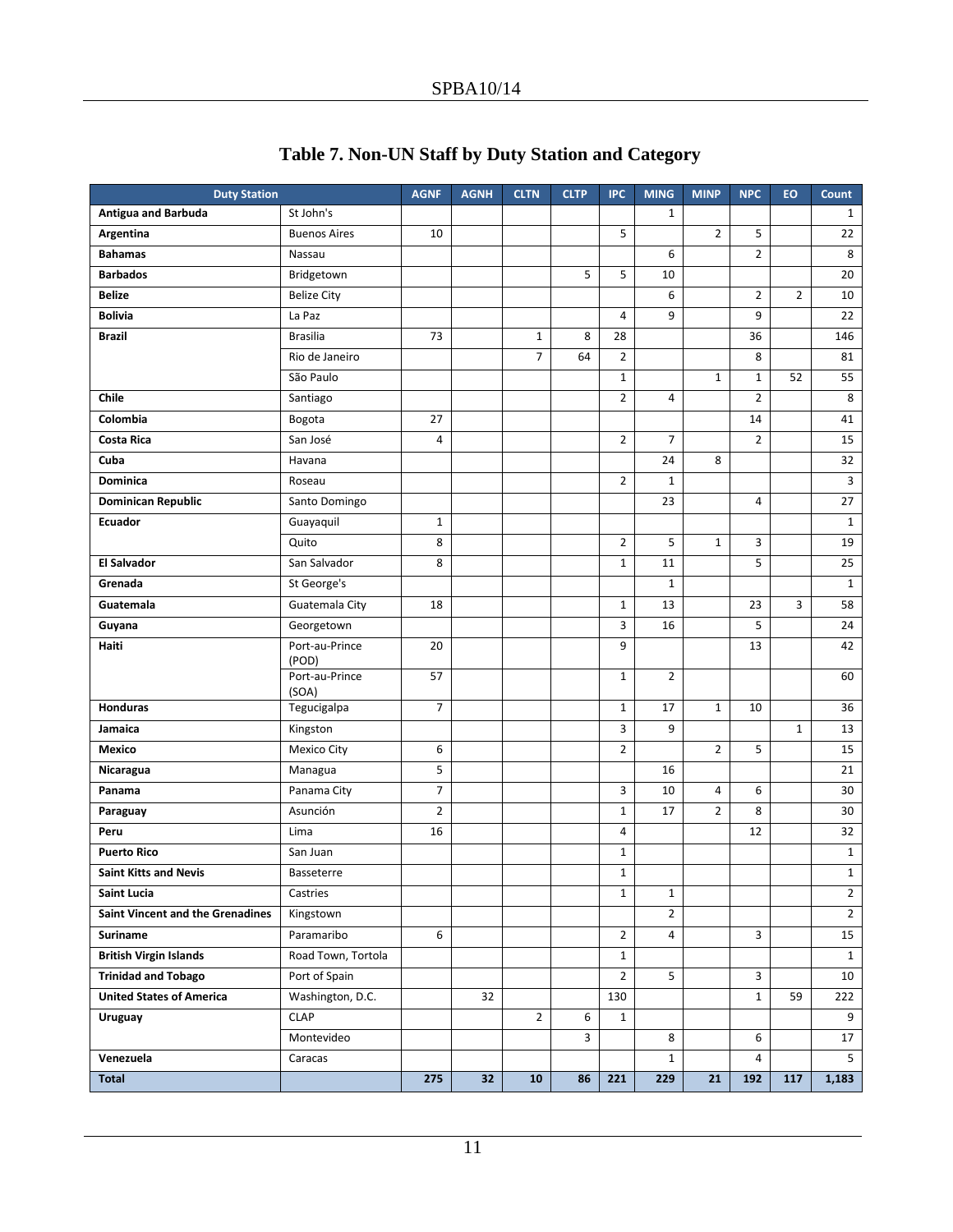# *Non-UN Professional Staff Distribution by Gender*

16. Women make up 53% of all non-UN professional staff contracts (Figure 9). They represent 56% at headquarters and 52% in PWR Offices and Centers (Table 8).



## **Figure 9. Gender Distribution of Non-UN Professional Staff by Organizational Location, 2015**

**Table 8. Non-UN Professional Staff Distribution by Gender**

| <b>Contract</b> |             | <b>Headquarters</b> |        |     | <b>Country Offices/Centers</b> |     | <b>ALL</b> |     |             |     |               |               |
|-----------------|-------------|---------------------|--------|-----|--------------------------------|-----|------------|-----|-------------|-----|---------------|---------------|
| <b>Type</b>     | <b>Male</b> | $\frac{9}{6}$       | Female | %   | <b>Male</b>                    | %   | Female     | %   | <b>Male</b> | %   | <b>Female</b> | $\frac{9}{6}$ |
| EO              | 14          | 70%                 | 6      | 30% | 6                              | 75% | ∍          | 25% | 20          | 71% | 8             | 29%           |
| <b>IPC</b>      | 48          | 37%                 | 82     | 63% | 50                             | 55% | 41         | 45% | 98          | 44% | 123           | 56%           |
| <b>MINP</b>     |             |                     |        |     |                                | 33% | 14         | 67% |             | 33% | 14            | 67%           |
| <b>NPC</b>      |             |                     |        |     | 90                             | 47% | 102        | 53% | 90          | 47% | 102           | 53%           |
| <b>TOTAL</b>    | 62          | 44%                 | 88     | 56% | 153                            | 48% | 159        | 52% | 215         | 47% | 247           | 53%           |

17. Table 9 provides consolidated information, as of 31 December 2015, regarding the distribution of all non-UN staff contract holders in PASB by nationality.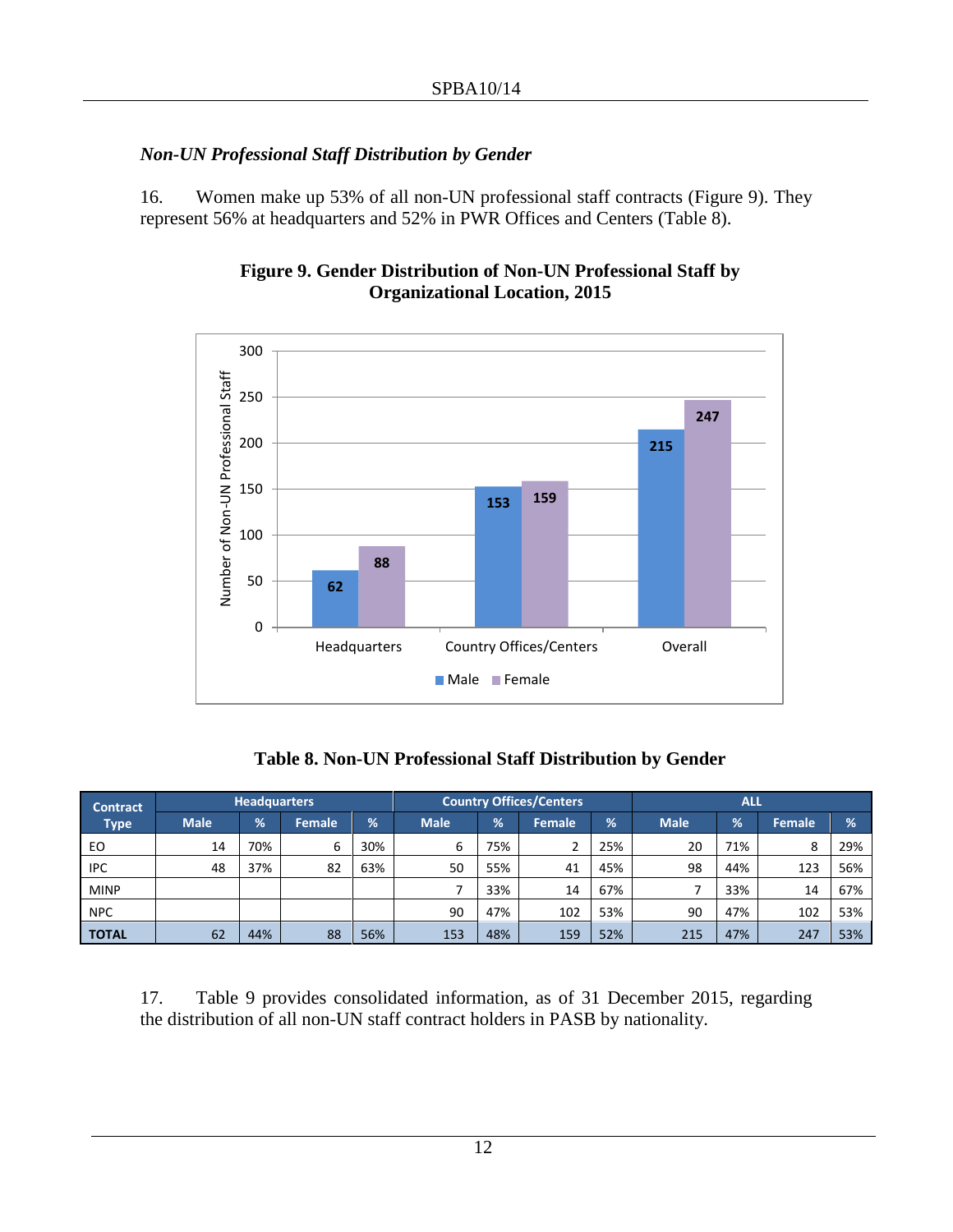| <b>Nationality</b>               | <b>AGNF</b>    | <b>AGNH</b>     | <b>CLTN</b>    | <b>CLTP</b>  | <b>IPC</b>     | <b>MING</b>    | <b>MINP</b>    | <b>NPC</b>              | EO             | <b>Total</b>   |
|----------------------------------|----------------|-----------------|----------------|--------------|----------------|----------------|----------------|-------------------------|----------------|----------------|
| Antigua and Barbuda              |                |                 |                |              |                | $\mathbf{1}$   |                |                         |                | 1              |
| Argentina                        | 10             | $\mathbf{1}$    |                |              | 7              |                | $\overline{2}$ | 4                       |                | 24             |
| <b>Bahamas</b>                   |                |                 |                |              |                | 5              |                |                         |                | 5              |
| <b>Barbados</b>                  |                |                 |                | 4            | 1              | 9              |                |                         |                | 14             |
| Belgium                          |                |                 |                |              | $\overline{2}$ |                |                |                         |                | $\overline{2}$ |
| Belize                           |                |                 |                |              |                | 6              |                | $\overline{2}$          | $\overline{2}$ | 10             |
| Bolivia                          |                | $\mathbf 1$     |                |              | 6              | 9              |                | 4                       | $\mathbf 1$    | 21             |
| <b>Brazil</b>                    | 73             |                 | 8              | 71           | 4              |                | $\mathbf{1}$   | 45                      | 50             | 252            |
| <b>British Virgin Islands</b>    |                |                 |                |              | $\mathbf{1}$   |                |                |                         |                | $\mathbf{1}$   |
| Burkina Faso                     |                |                 |                |              | $\mathbf{1}$   |                |                |                         |                | $\mathbf{1}$   |
| Cameroon                         |                |                 |                |              | $\overline{2}$ |                |                |                         |                | $\mathbf 2$    |
| Canada                           |                |                 |                |              | 5              |                |                | $\mathbf 1$             |                | 6              |
| Chile                            |                |                 |                |              | 4              | 4              |                | 3                       | $\mathbf 1$    | 12             |
| China                            |                |                 |                |              |                |                |                |                         | $\mathbf{1}$   | $\mathbf{1}$   |
| Colombia                         | 26             | $\mathbf{1}$    |                |              | 5              |                |                | 12                      |                | 44             |
| Costa Rica                       | 4              |                 |                |              | $\overline{2}$ | 7              |                | $\overline{2}$          |                | 15             |
| Cuba                             |                | $\mathbf{1}$    |                |              | 26             | 24             | 8              | $\mathbf 1$             |                | 60             |
| Côte d'Ivoire                    |                |                 |                |              | $\mathbf{1}$   |                |                |                         |                | $\mathbf{1}$   |
| Dominica                         |                |                 |                |              |                | $\mathbf{1}$   |                |                         |                | $\mathbf{1}$   |
| Dominican Republic               |                |                 |                |              |                | 23             |                | 3                       |                | 26             |
| Ecuador                          | 9              | $\mathbf{1}$    |                |              | 3              | 5              | $\mathbf{1}$   | $\overline{2}$          | $\mathbf 0$    | 21             |
| El Salvador                      | 8              | $\mathbf{1}$    |                |              | 2              | 10             |                | 5                       | 4              | 30             |
| Ethiopia                         |                |                 |                |              |                |                |                |                         | $\mathbf{1}$   | $\mathbf{1}$   |
| France                           |                |                 |                |              | $\mathbf{1}$   |                |                |                         |                | $\mathbf{1}$   |
| Germany                          |                |                 |                |              | $\mathbf{1}$   |                |                |                         |                | $\mathbf{1}$   |
| Guatemala                        | 13             | $\mathbf{1}$    |                |              | $\overline{2}$ | 13             |                | 9                       |                | 38             |
| Guyana                           |                |                 |                | $\mathbf{1}$ |                | 16             |                | 4                       |                | 21             |
| Haiti                            | 72             | $\mathbf{1}$    |                |              |                | $\overline{2}$ |                | 12                      |                | 87             |
| Honduras                         | $\overline{7}$ |                 |                |              | $\mathbf{1}$   | 13             |                | 8                       |                | 29             |
| India                            |                |                 |                |              | $\mathbf{1}$   |                |                |                         |                | $\mathbf{1}$   |
| Italy                            |                |                 |                |              | $\mathbf{1}$   |                |                |                         |                | $\mathbf{1}$   |
| Jamaica                          |                |                 |                |              | 6              | 8              |                |                         | $\mathbf{1}$   | 15             |
| Luxembourg                       |                |                 |                |              | $\mathbf{1}$   |                |                |                         |                | $\mathbf{1}$   |
| Mali                             |                |                 |                |              | $\mathbf{1}$   |                |                |                         |                | $\mathbf{1}$   |
| Mexico                           | 6              | $\mathbf{1}$    |                |              | 4              |                | $\overline{2}$ | 5                       |                | 18             |
| Netherlands                      |                |                 |                |              |                |                |                | $\mathbf{1}$            |                | $\mathbf{1}$   |
| Nicaragua                        | 5              | 1               |                |              | 2              | 16             |                |                         |                | 24             |
| Panama                           | 6              |                 |                |              | $\mathbf{1}$   | 10             | 3              | 5                       |                | 25             |
| Paraguay                         | $\overline{2}$ |                 |                |              | $\mathbf{2}$   | 17             | $\overline{2}$ | 5                       |                | 28             |
| Peru                             | 16             | $\overline{2}$  |                |              | 4              |                |                | 11                      |                | 33             |
| Puerto Rico                      |                |                 |                |              | $\mathbf{1}$   |                |                |                         |                | $\mathbf{1}$   |
| Saint Kitts and Nevis            |                |                 |                |              | $\mathbf{1}$   |                |                |                         |                | $\mathbf 1$    |
| Saint Lucia                      |                |                 |                |              |                | $\mathbf{1}$   |                |                         |                | $\mathbf{1}$   |
| Saint Vincent and the Grenadines |                |                 |                |              | $\mathbf{1}$   | $\overline{2}$ |                |                         |                | $\overline{3}$ |
| Spain                            |                |                 |                |              | 8              |                |                | $\mathbf{1}$            |                | $\overline{9}$ |
| Suriname                         | 6              |                 |                |              |                | $\overline{4}$ |                | $\overline{2}$          |                | 12             |
| Trinidad and Tobago              |                | $\mathbf{1}$    |                |              | 3              | 5              |                | $\mathbf{3}$            |                | 12             |
| United Kingdom                   |                |                 |                |              | $\mathbf{1}$   |                |                |                         |                | $\mathbf{1}$   |
| United States of America         |                | $\overline{7}$  |                |              | 28             |                |                | $\mathbf{1}$            | 8              | 44             |
| Uruguay                          |                |                 | $\overline{2}$ | 9            | $\mathbf{1}$   | 8              |                | $6\overline{6}$         |                | 26             |
| Venezuela                        |                |                 |                |              | $\mathbf 1$    | $\mathbf{1}$   |                | $\overline{\mathbf{4}}$ |                | 6              |
| (Blank)                          | 12             | 12              |                | $\mathbf{1}$ | 76             | 9              | $\overline{2}$ | 31                      | 48             | 191            |
| Total                            | 275            | 32 <sub>2</sub> | 10             | 86           | 221            | 229            | 21             | 192                     | 117            | 1,183          |

## **Table 9. Non-UN Staff Distribution by Nationality**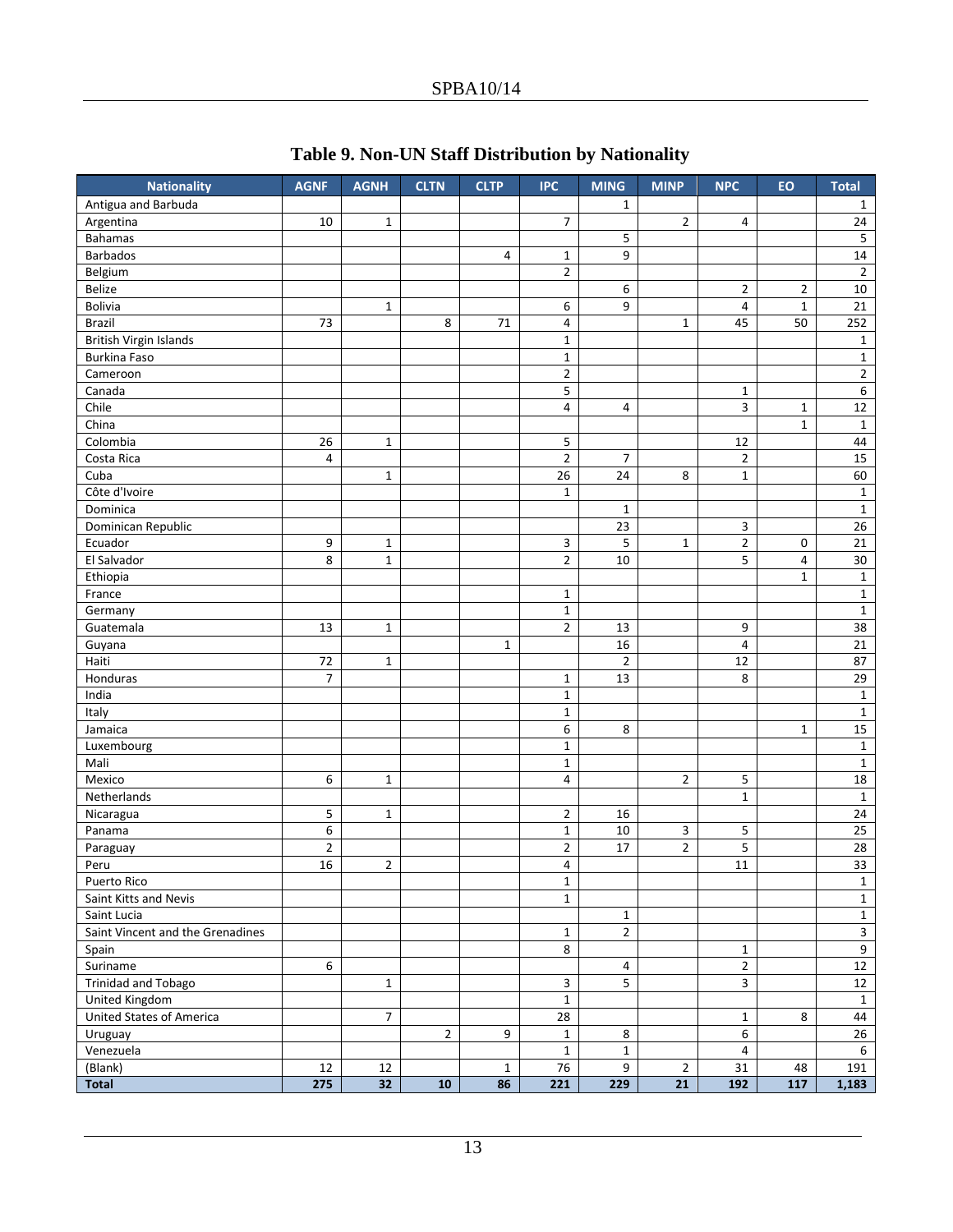#### **Age, Length of Service, and Retirement Trends**

#### *Fixed-Term Staff by Age*

18. Sixty-one percent of the professional staff, including national officers, and 56% of the general service staff in the Bureau are 50 years of age or older. They represent 59% of all PASB staff who will reach the mandatory retirement age within the next 10 to 12 years. This age group has decreased slightly from 60% in 2014. (The mandatory age of retirement is 60 for staff who were participating in the UN Joint Staff Pension Fund prior to 1 January 1990, age 62 for staff whose participation began on or after 1 January 1990, and age 65 for staff whose participation began on or after 1 January 2014) (Figure 10).



**Figure 10. Professional and General Service Staff by Age**

#### *Temporary Staff by Age*

19. The majority of temporaries fall in the 30-39 year age range (Figure 11).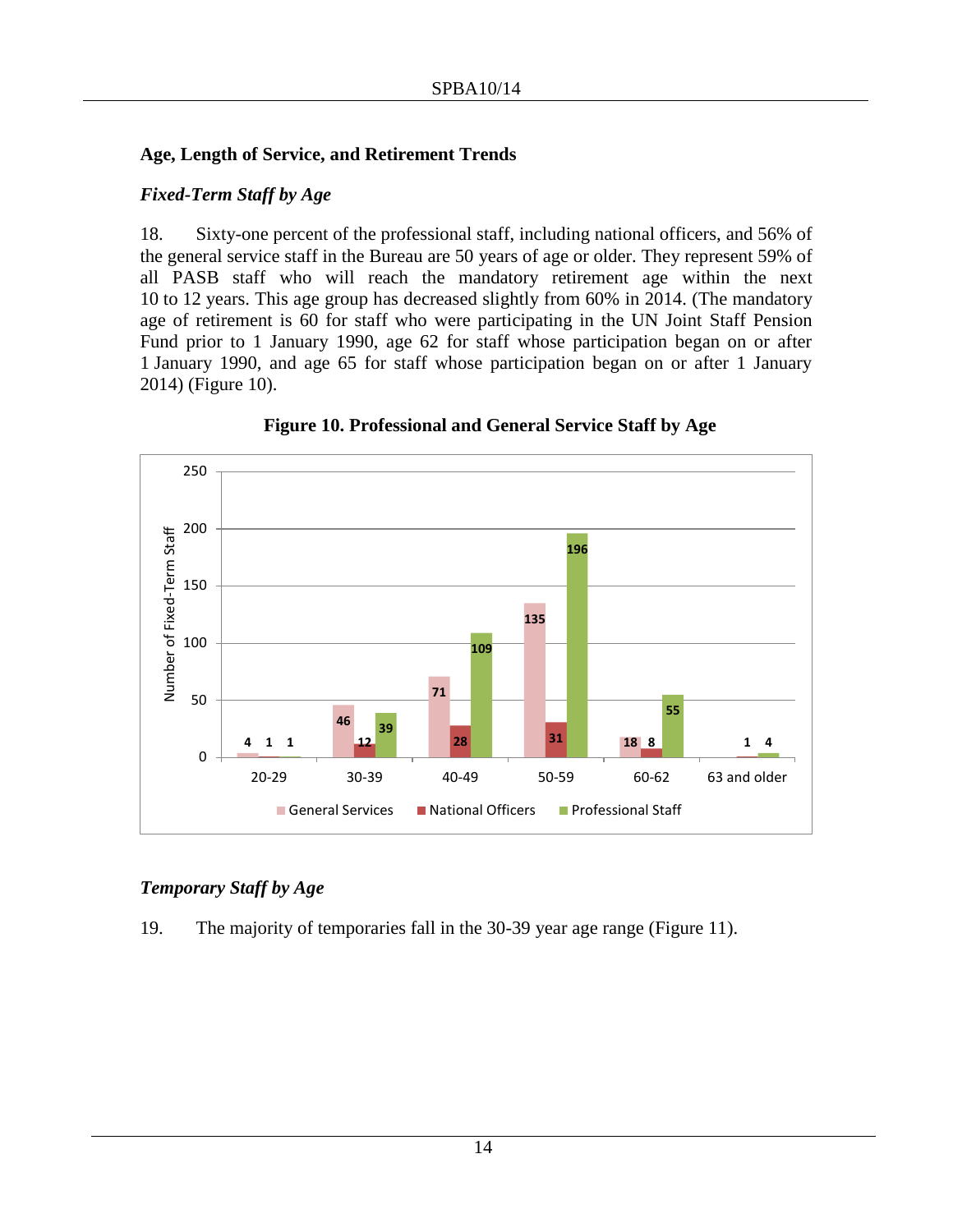

**Figure 11. Temporary Staff by Age**

#### *Staff Distribution by Length of Service*

20. The majority of fixed-term staff in the professional and national professional officer categories have less than five years of service. The majority of staff in the general service category are equally divided between those with less than five years and those with 20 or more years of service (Figure 12).



**Figure 12. Staff Distribution by Length of Service**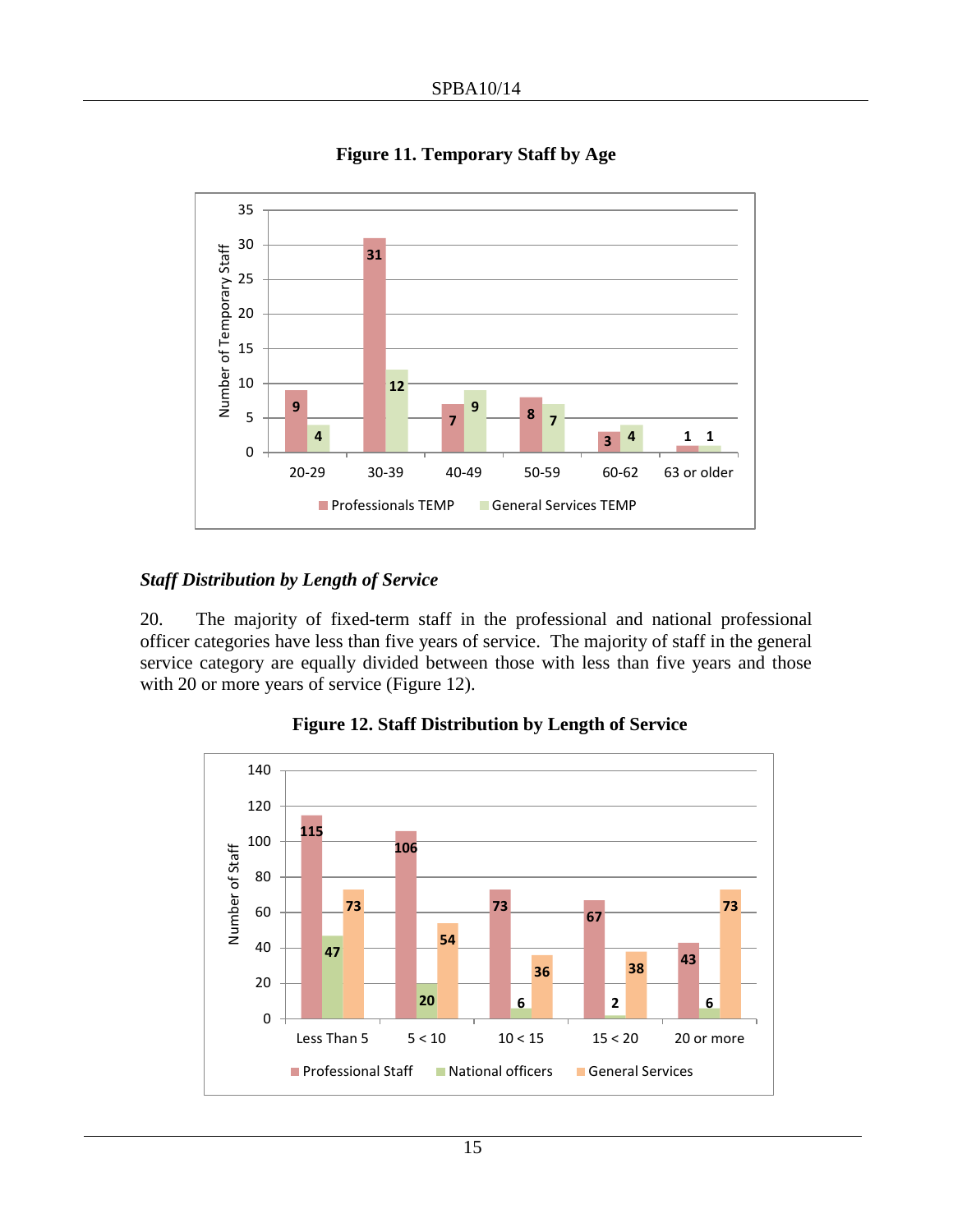## *Employment of Retirees*

## *Fixed-Term Staff Extended beyond Retirement Age*

21. Thirty-seven fixed-term staff members were extended beyond the mandatory retirement age in 2015. Eighteen (49%) were male and nineteen (51%) were female. Twenty-seven (73%) were in the professional category, and ten (27%) in the general service category (Figure 13).



## **Figure 13. Extensions beyond Retirement Age**

#### *Retirees Holding Temporary Appointments*

22. During 2015, 31 retirees were hired under temporary appointments or consultant contracts. This number decreased from 59 in 2014. Fifteen were appointed as temporary staff while sixteen were on consultant contracts. Of these retirees, 20 (65%) were female and 11 (35%) were male (Figure 14).